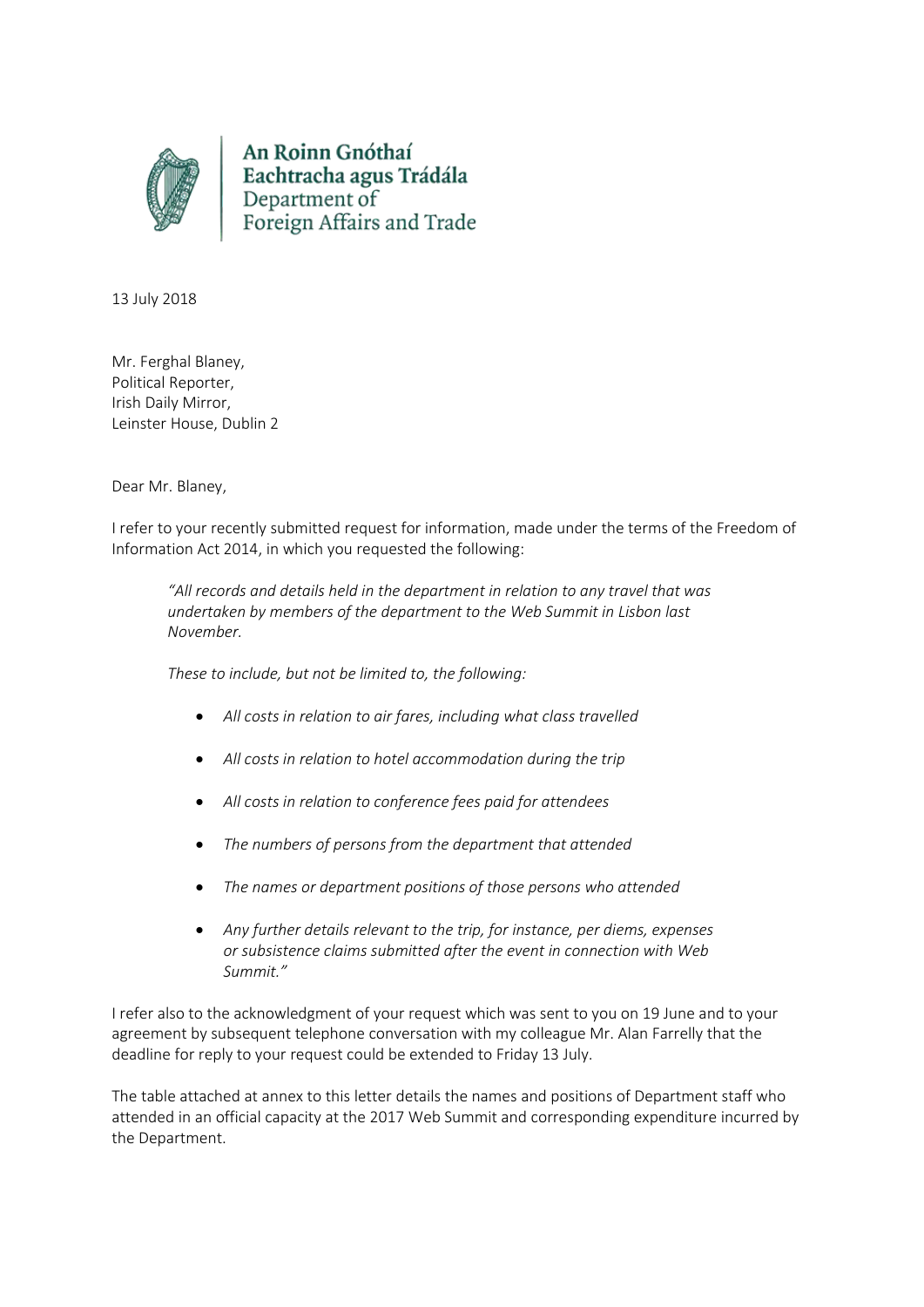Attendance by Department staff at the 2017 Web Summit presented an opportunity to learn about new digital communications technology solutions that may be applicable in advancing our work on behalf of Ireland and Irish citizens, and to network and exchange insights with governmental and other key actors in the digital communications field.

As is indicated in the attached table, three out the four Departmental attendees were not required to pay conference fees. In the case of the Director General of the Department's Policy & Communications Division, this arose as he was invited to participate in the Web Summit as a facilitator for discussions on the Forum Stage, which brings together world leaders, policy makers and academics to discuss technological issues.

The Director General also availed of the opportunity while in Lisbon to meet separately with counterparts at the Portuguese Foreign Ministry. This additional element is also duly reflected in the travel and other related expenditure amounts incurred.

## Right of Appeal

Should you wish to appeal this decision, you may do so in writing to the Freedom of Information Unit, Department of Foreign Affairs and Trade, 76-78 Harcourt Street, Dublin 2 or by email to foi@dfa.ie. A fee applies for an appeal for access to non-personal information; the level of this fee has been set at €30. For methods of payment, please contact FOI Unit at foi@dfa.ie, or 01-4082857.

You should make your appeal within 4 weeks (20 working days) from the date of this notification. However, the making of a late appeal may be permitted in appropriate circumstances. The appeal will involve a complete reconsideration of the matter by a more senior member of the staff of this Department.

Yours sincerely

Paul Sheehan Higher Executive Officer Communications Unit